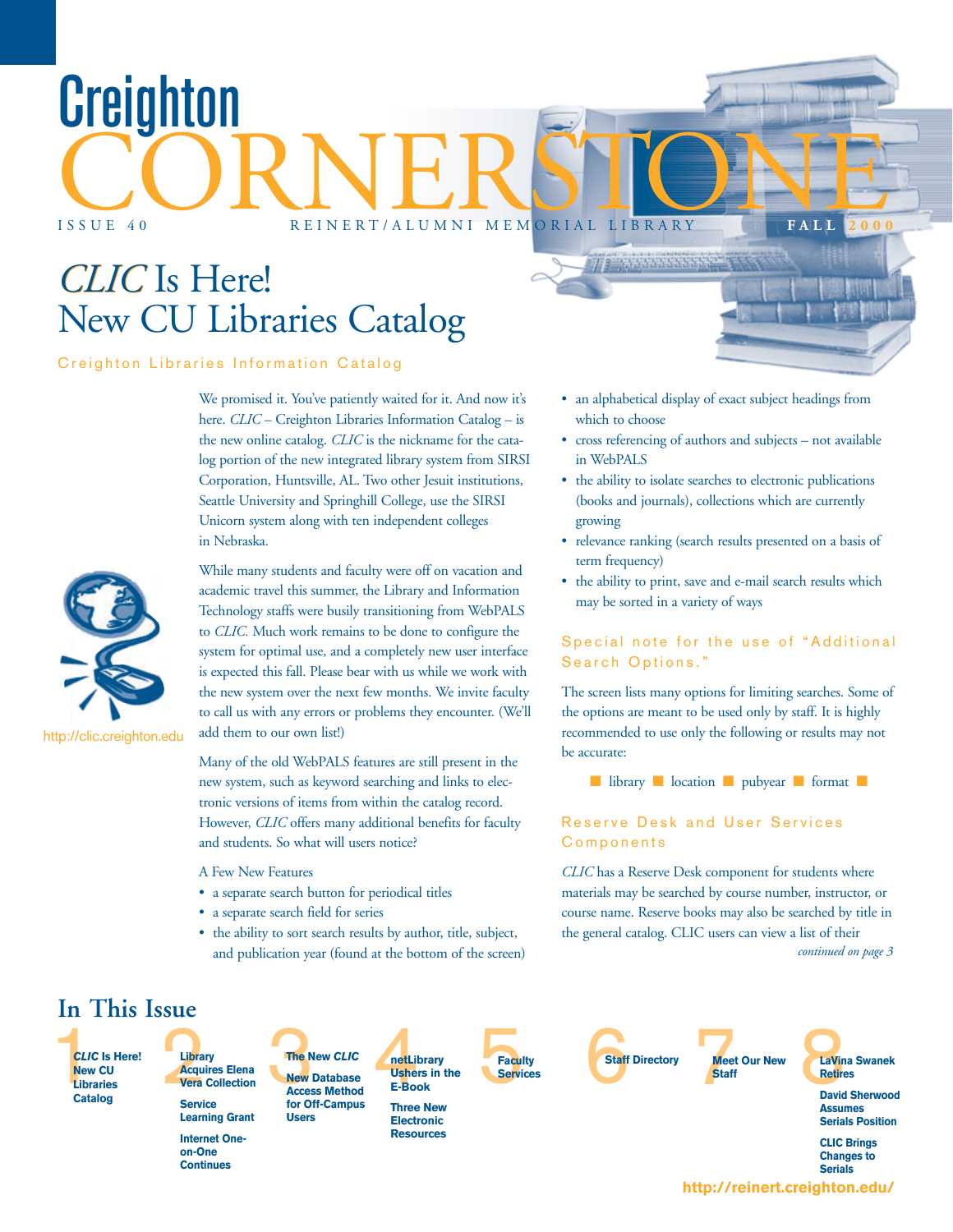### Library Acquires Elena Vera Collection

The Library recently received 3,000 titles comprising the personal library of the late Elena Vera (1939-1997), an award-winning Venezuelan author. The collection includes the author's poetry, fiction, and essays, as well as literary criticism and theater books. The scope of the literature is Latin American in general and is not limited to Venezuela. Works on Latin American culture and titles by European authors are also included.

Department). A friend of the writer, Dr. Romero-Downing helped to arrange contact with the author's family and to facilitate shipping the collection from Venezuela to Omaha. These titles, which will be added to the collection next year, will greatly augment the Library's Latin American literature holdings and provide added material for Spanish language and literature researchers.

Lauralee Grabe

The acquisition of the collection was initiated by Dr. Gloria Romero-Downing (Modern Languages and Literatures

### Library Supports Service Learning Grant

In July the College of Arts & Sciences was awarded a \$250,000 grant by the William and Flora Hewlett Foundation to support and enhance faculty development in service learning over the next three years.

The Reinert/Alumni Memorial Library pledged a contribution of \$10,000 toward the matching University funds as stipulated by the grant. These funds will be used to build a resource collection of service learning and related materials involving issues such as pedagogy, diversity, justice, curriculum development, external consultation and faculty immersion experiences.

To aid faculty interested in service learning materials, the Library has created a "Pick of the Net" Web page with links to major service learning sites and a bibliography of representative materials: **http://reinert.creighton.edu/pickonet/ servlearn/servlearn.html.**

Contact Mike Poma at x2298 or *mapoma@creighton.edu* with questions about the expenditure of these funds. All faculty members are welcome to submit titles for purchase.

Mike Poma

### Internet One-on-One Continues

These popular tutorials will continue to be offered this year for any Creighton student or employee. Library staff will work one-on-one either in the Library or in your office to help you use Web resources or electronic library resources more effectively. Call Chris Le Beau for an appointment at x1757 or *clbeau@creighton.edu.* We will match you with the best-suited staff member for your need.



Reinert/Alumni Library Creighton Universtiy 2500 California Plaza Omaha, Nebraska 68178 **http://reinert.creighton.edu/**

**Editor:** Chris Le Beau (402) 280-1757 *clbeau@creighton.edu*

**Committee:** Michael LaCroix, Director, Mark Bronson, Lauralee Grabe, Mary Nash, Arnette Payne, Mike Poma, David Sherwood

**Design:** Media Services

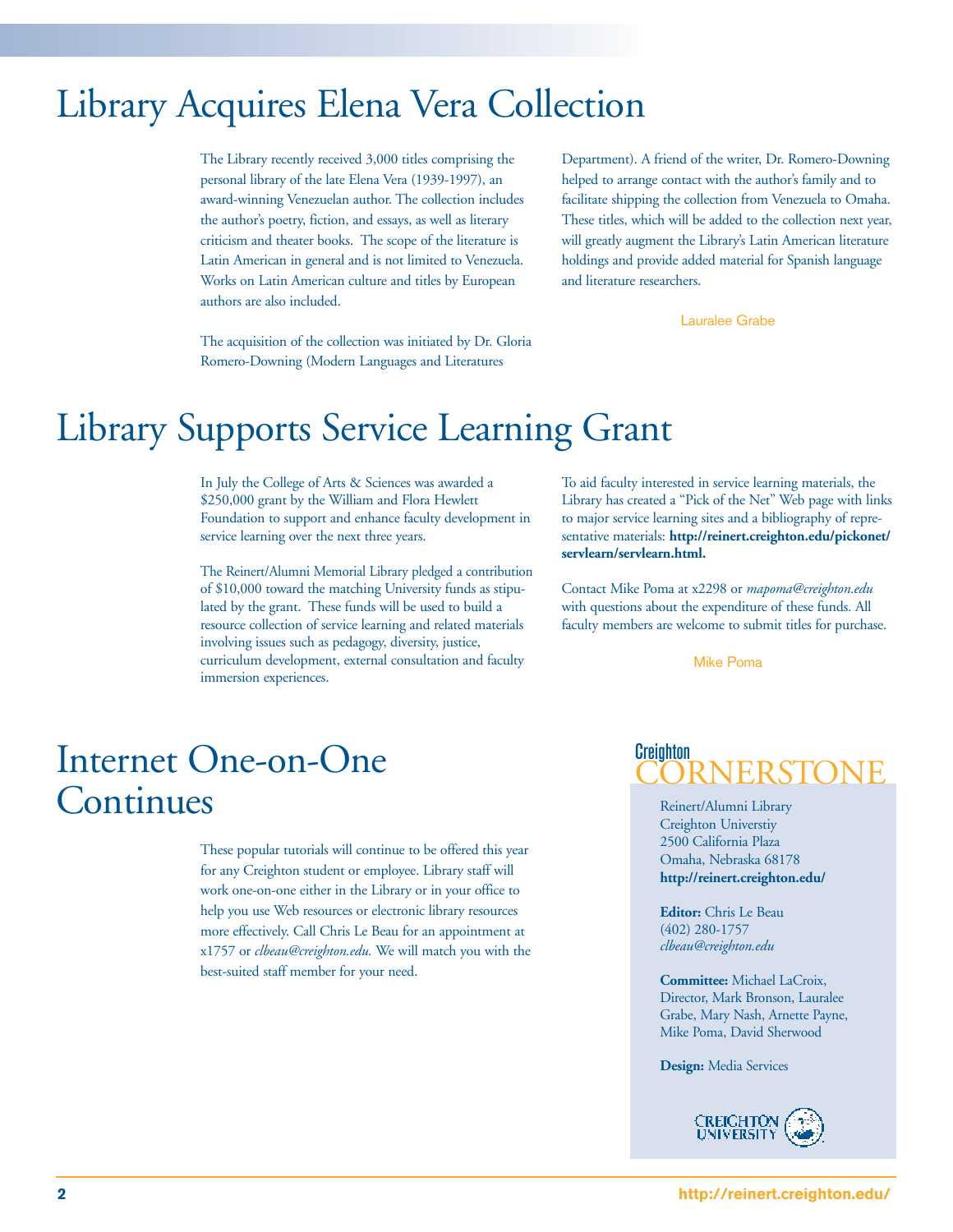## The New *CLIC* – Creighton Libraries Information Catalog

Basic Search Screen



#### *CLIC* Is Here! New CU Libraries Catalog

#### *continued from page 1*

charged items and renew their own books. Call Circulation, x2260, to find out your PIN number.

#### Special Tips

- Always read the complete record for a book or other item all the way to the bottom of the screen! The records are full of valuable information.
- Use the built-in buttons rather than browser buttons for tasks such as : "Go Back," "Forward," or "Print Capture." *CLIC,* like many other Web-based databases, now employs java scripting which is transparent to the user, but which assists users as they progress through a

### **CLIC WORKSHOPS**

h

Watch the *Creighton Today* and *JayNET News* for a schedule of one-hour workshops to familiarize faculty, students and staff with the new online catalog.

#### http://clic.creighton.edu



search. Bypassing the system's function buttons may make the system lose track of your progress.

#### Features Coming Soon

- the ability to search for publishers
- the ability to search multiple catalogs through one familiar interface
- the Hyperion module which will provide users desktop access to a unique collection of archival materials, image databases, learning materials and university documents.

Chris Le Beau

## New Database Access Method for Off-Campus Users

Faculty and students who access Reinert/Alumni Memorial Library's subscription databases from off-campus will use a new approach this fall. The proxy server has been replaced by URL redirecting software called EZProxy. This software should make access much simpler as no browser configuration is necessary. Users of the old proxy server should delete the proxy information they entered into their browsers. Browsers should not be set for proxy use.

*continued on page 7*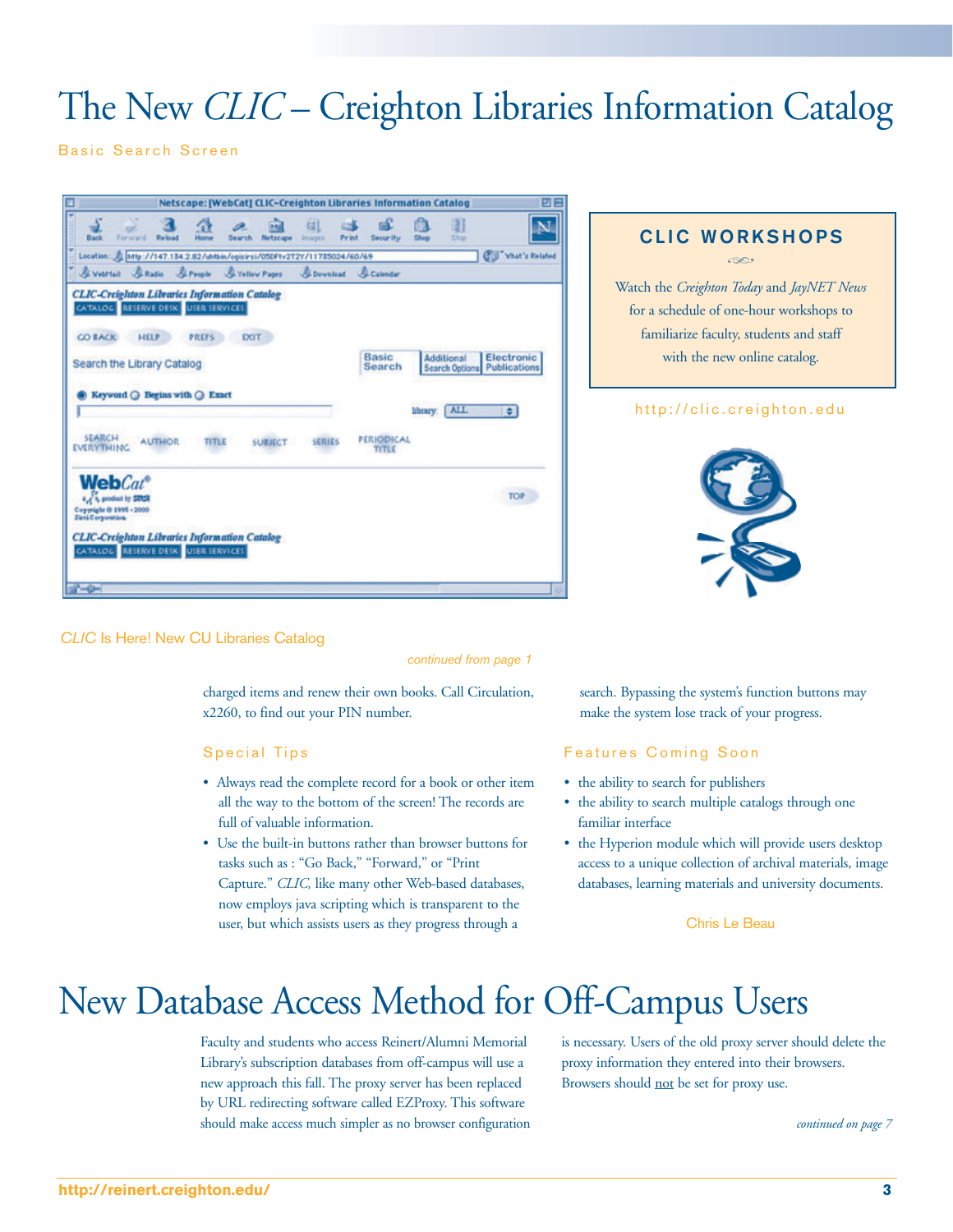### *netLibrary* Ushers in the E-Book

Ready or not the e-book has arrived. The Creighton Libraries have joined a Nebraska state consortium in the purchase of 2500 electronic books from *netLibrary. netLibrary* is the leading distributor of e-books, currently contracting with 212 publishers to provide content. The collection available to Creighton contains two-thirds academic and one-third mass appeal titles, including trade, technical and how-to books.

Librarians think the e-book has a place of its own and will be used in a different manner from the printed book. E-books are very useful for readers who need to consult a chapter, fact or specific pages of a book. An e-book may be keyword searched. E-books are accessible around the clock and are never lost, stolen or defaced.

#### How It Works

Books may be read on a computer screen or downloaded to a PC and read offline with the eBook Reader software. Readers may either "preview" or "check-out" a book. Previews last 15 minutes but a book that sits idle for more than 71 /2 minutes will return automatically to the collection. In order to checkout a book the reader must set up a personal *netLibrary* account. This is a one-time process, and it is recommended that this be done before beginning a search for a title.

#### How to Create an Account:

1. Find the link to *netLibrary* from either the "Databases" Web page under the "General" category or from the "Books" Web page.



- 2. Click on the "Create Account" button on the *netLibrary* navigation bar at the top of the screen and fill out the form. You may use your home address or school address.
- 3. Click on the "Submit" button at the bottom of the screen.

#### How to check out a book:

"Checking out" a book gives the reader exclusive access to the book for four hours. If a reader has created an account, the book may be checked out by clicking on the checkout icon. See "TIPS" for additional explanation.

#### The Three Collections

**The My Library's Custom Collection** is the group of copyrighted books purchased by the Nebraska consortium. **The Public Collection** is the group of titles in the public domain. They are available to all users without restrictions on use or checkout period. A "Read" icon appears rather than the "Preview" or "Checkout" icons.

**The Private Collection** contains books that are copyrighted but that have not been purchased by the Nebraska consortium. Users may view the bibliographic record for the book but may not read it.

**Privacy Issues:** The company assures users that all member information will be kept private and will not be shared with third parties.

Chris Le Beau

### Three New Electronic Resources



#### ACS Web Editions

The Library recently added 14 full-text electronic titles from the American Chemical Society's Web Editions to its growing collection of electronic journals.

#### Statistical Universe

This resource indexes and abstracts federal statistical publications dating back to 1973 and includes the full text for 800 publications.

#### Wall Street Journal

The Wall Street Journal is a text only version of the paper covering dates from 1983 to the present. Stock quotes are not included.

The Library "Databases" Web page links to all of these resources.

Chris Le Beau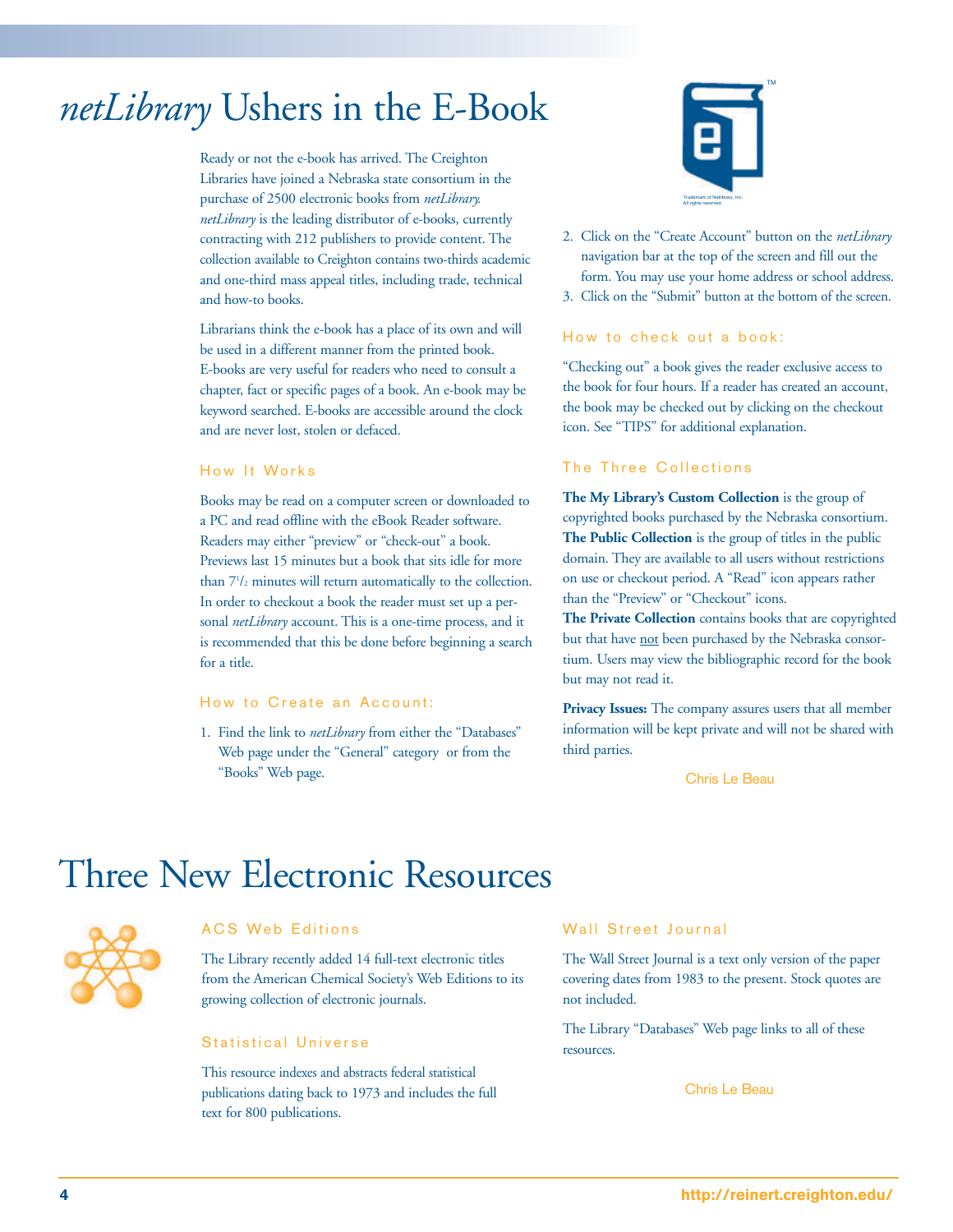### Faculty Services, Reinert/Alumni Memorial Library

#### http://reinert.creighton.edu/faculty.htm

#### Acquisitions

Library resources are ordered through the Technical Services Department. Please supply all available bibliographic information and the department head's signature on order forms. You will be notified when material is received, or if the order cannot be filled. Contact BettyAnn Evans: x2220, *baevans@creighton.edu.*

#### Check-Out

Check-out periods vary with the type of material (periodicals, media, or books). A faculty ID card will be requested at the Circulation Desk. Student assistants retrieving items for faculty must present the faculty's ID card. Unlimited renewals are granted upon request. Contact Gerry Chase: x2218, *gchase@creighton.edu.*

#### Copyright for Coursepacks

The Access Services Department can arrange copyright clearance for articles and chapters that faculty wish to distribute in class. Staff may check fees first, in case they are higher than expected. Most fees can be determined quickly, but please allow one month for slower responses. Contact Mark Bronson: x4756, *mcb@creighton.edu.*

#### Current Awareness

Automatic e-mail notification of tables of contents is free to faculty through UnCover Reveal. Information is available via the Library's home page under "Faculty Services." For titles held by the Library but not in UnCover, contact David Sherwood: x2228, *davids@creighton.edu.*

#### Database Searching

Click on "Databases" from the Library's home page for a complete list. Individualized search assistance and access to the Dow Jones and Dialog services is also available. Contact Chris Le Beau: x1757, *clbeau@creighton.edu.*

#### Interlibrary Loan

Books and articles not available at Creighton may be obtained through the Reference Department, usually within ten working days. ILL is provided at no charge to faculty, including rush delivery as needed (48 hours). Request forms are available at the Reference Desk or via the Library's

home page. Contact Lynn Schneiderman: x2219, *lynns@creighton.edu.* 

#### Library Instruction

Both general orientations and course-specific presentations are available upon request, with accompanying handouts. Demonstrations of the *CLIC* catalog, electronic indexes, databases and the Internet are also offered. Contact Mike Poma: x2298, *mapoma@creighton.edu.*

#### Media

Audiovisual materials are listed in *CLIC* and may be checked out from the Circulation Desk. AV equipment is for in-house use only and includes a computer station for special applications. AV may be purchased with the department's library allocation, or rented and billed to the department. AV may be reserved for classroom use via the Library's home page. Contact Sarah English: x2627, *smengli@creighton.edu.*

#### Photocopy Service

The Library supports faculty research with free photocopies, within copyright law, of materials in our collection. Request forms are available in paper or via the Library's home page. Contact Rebecca Redding: x2706, *rredding@creighton.edu.*

#### Reserves

Any item, including a personal copy, within copyright law, can be placed on reserve for check-out periods of two hours, two hours/over-night, three days or one week. Request forms are available in paper or via the Library's home page. Allow four working days. Contact Gerry Chase: x2218, *gchase@creighton.edu.* For electronic reserves (ereserves), contact Mark Bronson: x4756, *mcb@creighton.edu.*

#### Serials Review

A journal subscription list by department is distributed for faculty review every spring and a standing order list is issued in the fall. E-journal requests are also welcome. Contact David Sherwood: x2228, *davids@creighton.edu.*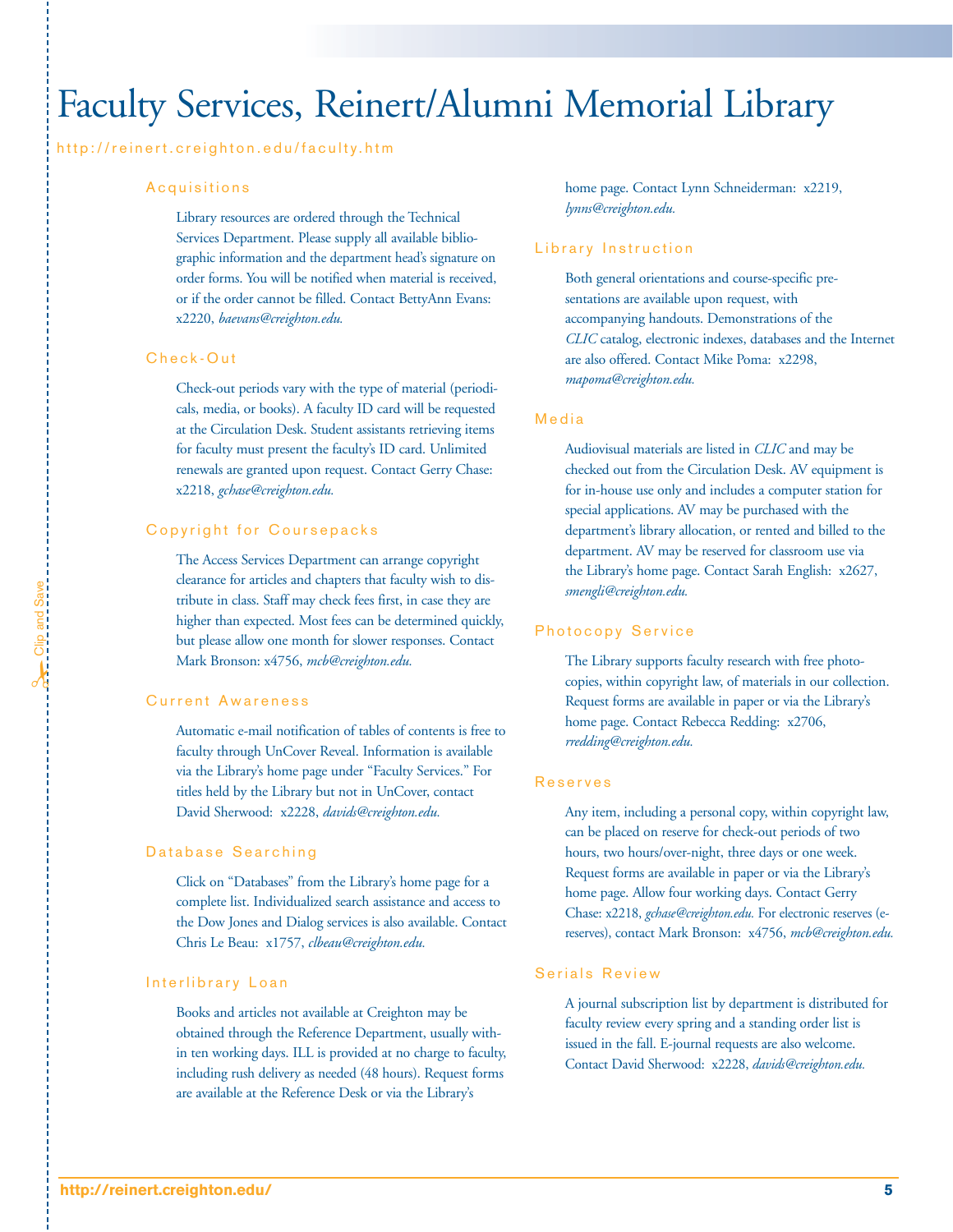# Reinert/Alumni Memorial Library Staff Directory

http://reinert.creighton.edu

| 2705 |
|------|
|      |
|      |
|      |
|      |
|      |
|      |
|      |
|      |

The domain for e-mail addresses is @creighton.edu.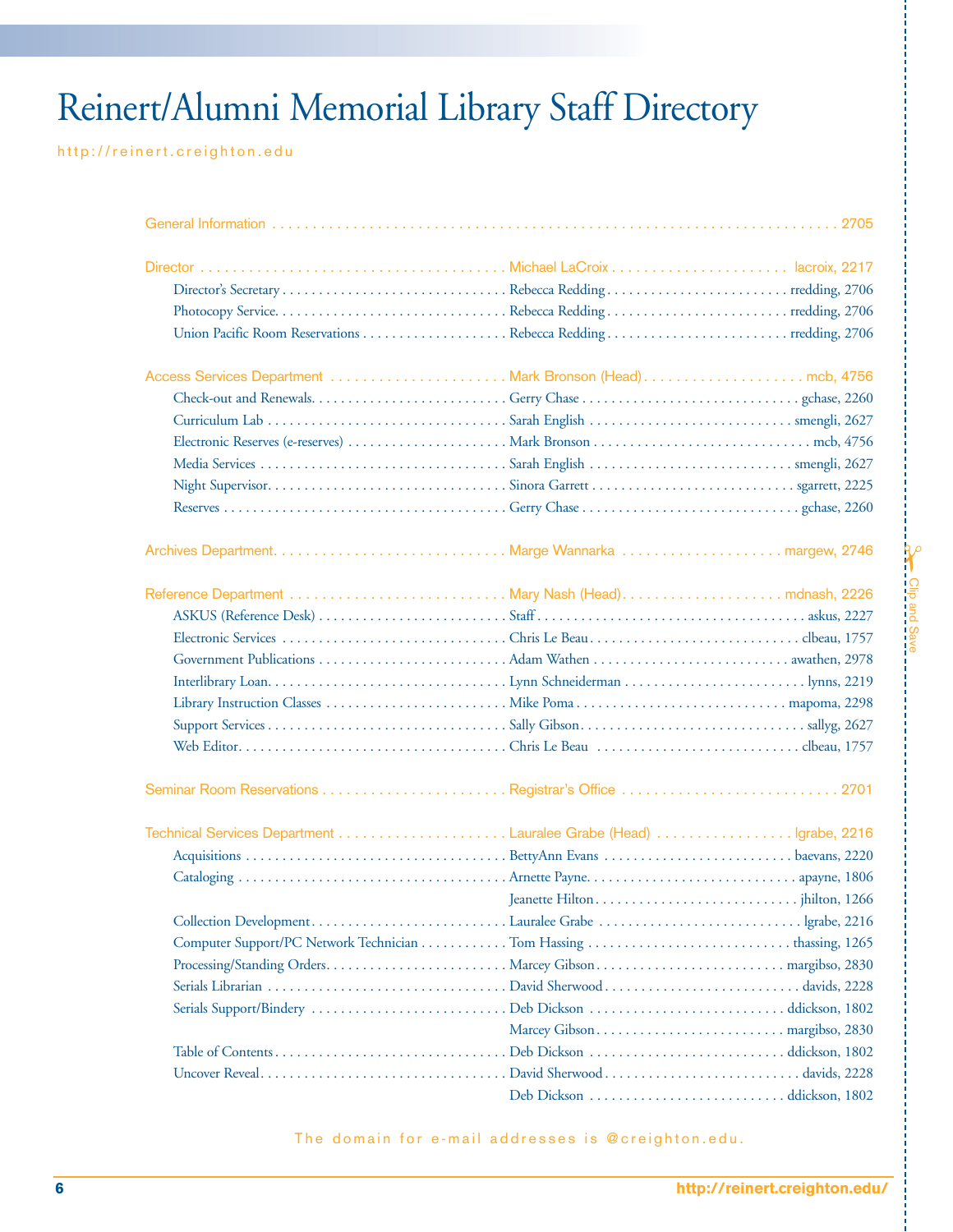### Meet Our New Staff



Deb Dickson – Serials Associate

Deb is a familiar face at the Library because she worked throughout her undergraduate years as a reference stu-

dent assistant. After graduating with a B.A. in political science and history, Deb began work on a M.A. degree in information technology management and expects to complete that degree in December of 2001. Deb not only works full time and pursues her graduate studies, but she also volunteers with the Henry Doorly Zoo, the Crook House, and Uta Halee Girls' Village.

#### Sarah English – Access Services

Sarah English joined the staff this past spring and oversees the media services and curriculum collection for the



Library. Sarah earned a B.A. in education and communication and a M.Ed. from Washington State University. Sarah is taking classes in English at Creighton while pursuing a M.A. in library and information science from the University of Iowa School of Library and Information Science.

Sherwood. In addition to service at the Reference Desk, Sally will develop the reference collection in philosophy, psychology, fine and performing arts, and literature. Sally holds a B.A. in history from the University of Kansas, and an M.A. in library science from Texas Woman's University. Her most recent experience has been as project administrator for a health information network in Corpus Christi. She has also directed library operations at National American University in Rapid City and has served as Collection Development Librarian at Texas A&M.

#### Tom Hassing – PC Network Technician

Tom Hassing joined us last spring as PC Network Technician. Tom is responsibile for administering the



Library's NT server and for maintaining the Library's workstations. Tom holds an A.S. in computer programming from Metropolitan Community College and a B.S. in journalism from the University of Nebraska at Omaha. Before joining the Library staff, Tom worked at Metropolitan Community College as a Lab Operations Supervisor. Tom spends his spare time playing with computers, but he does occasionally take time to tune his guitars.



#### Marcey Gibson – Technical Services

Marcey is another former student assistant who completed a B.A. in sociology at Creighton in 1997. After

graduation, Marcey worked in Corporate Credit Cards at the First National Bank of Omaha. However, Marcey rejoined us last February as temporary Night Supervisor during the illness of another staff member. In April of this year, Marcey accepted a permanent post with the Library. Marcey is a dedicated reader and likes to listen to music and to write nonfiction, fiction, and poetry.

#### Sally Gibson – Reference/Support Services

Sarah "Sally" Gibson joined the staff this summer, replacing David



New Database Access Method for Off-Campus Users

*continued from page 3*

#### How It Works:

When a remote user clicks on a link to a subscription database, the user will be routed to a Web page requiring the user's Creighton ID barcode and last name. Once the user is authenticated, the user is passed along automatically to the database. The user may move across databases without reauthenticating for a two hour period.

Users who are not recognized by EZProxy should fill in the "Online Registration" form found at **http://www.hsl.creighton.edu/HSL/RemoteAccess.html** (bottom of page, Section III). If problems occur, contact Chris Le Beau at x1757 or *clbeau@creighton.edu.* 

Chris Le Beau